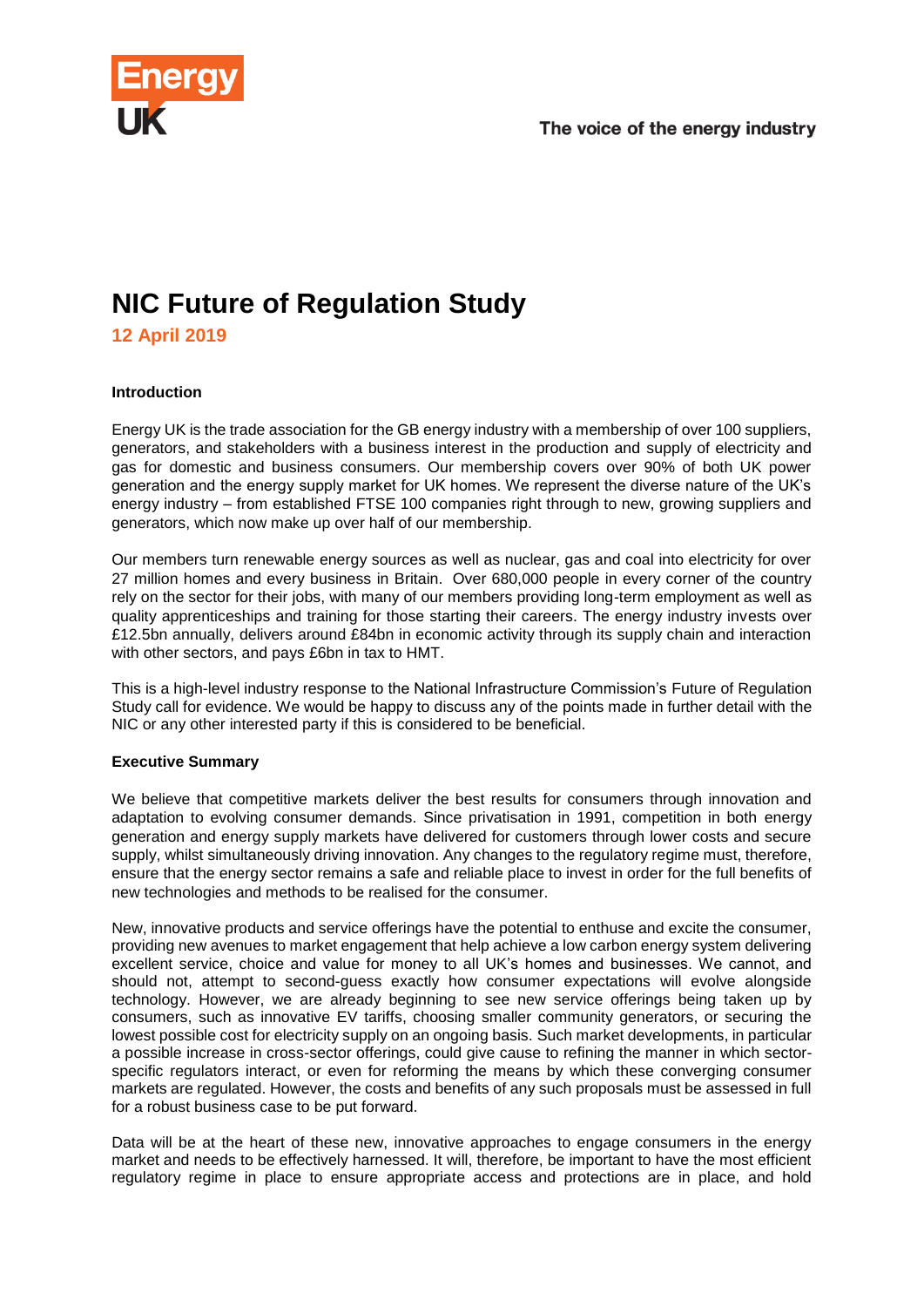accountable those making use of this proliferation of customer and system data. These data-driven or enhanced services or products will not be limited to energy alone so it will be important for Government, regulators and industry to think cross-sectorally when designing governance and market structures.

# **Future Changes**

- *Where has the economic regulation of energy failed or succeeded to (A) facilitate future investment needs, (B) promote competition and innovation, and (C) meet the needs of both current and future consumers?*
- *What are the most important improvements that could be made to the UK's system of economic regulation?*
- *How might the scope, functions or activities of economic regulators need to adapt in light of future challenges (e.g. decarbonisation)?*
- *How might the increasing availability of data impact future regulation? Can data increase the pace at which regulation responses to change, enabling innovation?*

## **Regulatory Reform**

1

Energy UK believes that competitive markets deliver the best results for consumers through innovation and adaptation to evolving consumer demands, and in response to long-term policy aims, such as decarbonisation. The current supplier hub model successfully sees suppliers providing a single, easily understandable and recognisable interface for the consumer to ensure that: system costs are settled; wholesale risk is managed on behalf of consumers; consumption is metered; social and environmental obligations are collected and delivered on behalf of government; and that there has been a conduit for consumer protection. However, some elements of the central role that suppliers are currently mandated to fulfil are being challenged by evolving consumer expectations and technological advances. New retail entities or propositions may not be able to interact effectively with wider energy systems and back-office arrangements, such as the challenge of peer-to-peer models and the inability to have multiple suppliers servicing a single consumer. Ofgem and BEIS are already reviewing the future of the supplier hub model through the joint Future Energy Retail Market Review (FERMR).

Energy UK recognises that there is a need for a wider examination of the role of any economic regulator within energy and other regulated utilities. The role that the economic regulator in energy currently plays, and the manner of the regulatory framework, may not be the most effective means to achieve the best outcomes for the end consumer and maximise the potential of the energy transition. Much of the energy regulatory landscape could be characterised by overly-prescriptive licensing requirements on segments of the sector. The overly prescriptive nature of licensing within the energy market can act as a barrier to innovation.

In contrast to licensed market participants, we are seeing a growth in new services and market players that are outside of the traditional licensing regulatory model, such as price comparison websites, energy brokers and automated-switching services. With a majority of energy customers now making use of such services, there is a risk of customer detriment as the regulator is not set up to be adaptive to these evolving customer behaviours.

In order for the market to most effectively contribute to increased decarbonisation of the energy sector and realise the full innovative opportunities of digitalisation, we believe a rethink is needed in the way all market participants are regulated. One option worth exploring is to move to a functional approach to licensing: the regulator defines certain activities, and if you engage in them you are subject to their specific licensing aspects<sup>1</sup>. Such a licensing regime should be principles-base by default with targeted prescriptive elements where they are deemed necessary. Retaining the overly-prescriptive and rigid licences will limit the ability of market incumbents and new entrants to innovate and adapt to changing consumer expectations and technology. This is also why Energy UK has been supportive of Ofgem's Future of Retail Regulation programme which has most recently overhauled the previously prescription-

<sup>&</sup>lt;sup>1</sup> [Redesigning Regulation,](https://www.imperial.ac.uk/grantham/publications/redesigning-regulation-powering-from-the-future.php) Powering from The Future, Laura Sandys, Dr Jeff Hardy, Professor Richard Green, Dr Aidan Rhodes, 2018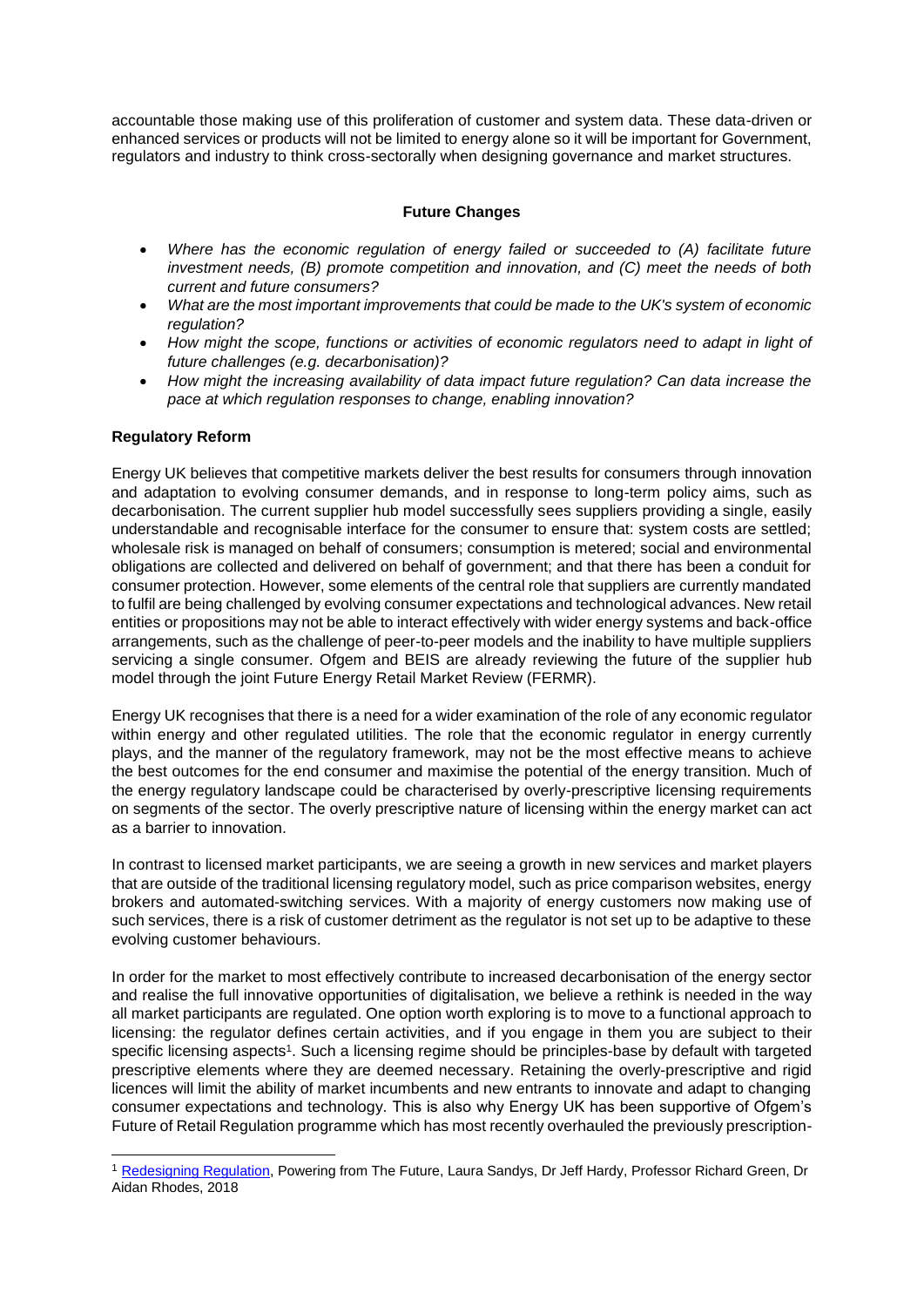based requirements for supplier-customer communications. By placing a greater reliance on principlesbased regulation, we believe Ofgem can future proof the supply licence whilst also ensuring industry thinks more innovatively about how it can deliver good outcomes for customers, and secure the investment necessary for these innovations.

A functional approach could better foster innovation, allowing market participants to tailor their offerings to meet evolving consumer expectations and providing the regulator with a flexible and adaptive framework to bring new services or products within the scope of regulation. With all market participants under the scope of regulation, proportionate to the activities undertaken, it would also be the role for the regulator to ensure that any system-wide costs are appropriately divided between and collected from participants, guaranteeing a fair playing field and actively avoiding any competition-distorting 'freeriding'. Such considerations should include any necessary protections for those consumers who, due to being in a vulnerable circumstance, are less able to engage or take advantage of new offerings. As an example, the high upfront costs of solar panels and EVs will inevitably restrict access to related services and benefits to customers who can afford them. However, any protections must be designed in a way that benefits disadvantaged customers without, in a competitive market, placing unequal obligations and costs on different market players.

To see the full benefits of such a change there may also need to be an evolution in the way the regulator acts within the energy market, taking it from a central, prescriptive role to one more focused on supporting and fostering competition, whilst retaining proportionate enforcement powers to protect consumers. With this in mind, we look to the regulator to place effective and proportionate entry and monitoring requirements on all market participants, to protect customers and other market players. One option could be to base these requirements on the risk that each service provider places on the system, bringing equivalence in costs and burdens across the market.

#### **Digitalisation & Data Utilisation**

The energy system is undergoing a transition, underpinned by digitalisation and transformative availability of data. Going forward, increasing volumes of analytical data will be generated across the sector, whether from customers via smart meters, or electric vehicles (EVs) and connected home appliances, or from elsewhere in the system such as generators, networks or third-party intermediaries. Such digitalisation may have more impact in electricity, partly due to the continuous need to balance supply and demand in real time, and the requirements placed on the system by the growth in renewables. However, it will take a whole-system approach (electricity and gas) to maximise the benefits of digitalisation and utilise progress to meet future challenges, such as decarbonisation.

There is a significant concern that much of this data is currently hidden from market participants, preventing its inherent value from being fully realised. This has led the Government to form the Energy Data Taskforce, led by the Energy Systems Catapult. Its remit is to recommend how industry and the public sector can work together to facilitate greater competition and innovation through more available and transparent data.

Energy UK believes that for both energy system and consumer data, the regulatory regime needs to facilitate and incentivise as much openness as is consistent with customer consent, data protection and other GDPR principles. However, the increasing availability of data does create greater challenges for regulation, particularly with regards to the use of personal data and protection of consumers' privacy. It may, therefore, be necessary for the NIC to also review the resources and powers of the Information Commissioner's Office to ensure that it aligns with wider market regulatory frameworks.

The importance of digitalisation and data within the energy system cannot be overstated. The innovations brought forward as a result will be driven by market participants, and to maximise its benefit there needs to be an appropriately flexible regulatory framework to enable this innovation. A number of workstreams are already underway alongside the NIC's regulation study that examine the role of regulation within the market and how it could be reformed to best enable innovation while continuing to secure necessary investment and allow competition to meet the decarbonisation challenge at the lowest cost for customers. Energy UK would urge the NIC to ensure that this workstream takes into account other projects, including energy-specific projects such as the FERMR and the Energy Data Taskforce.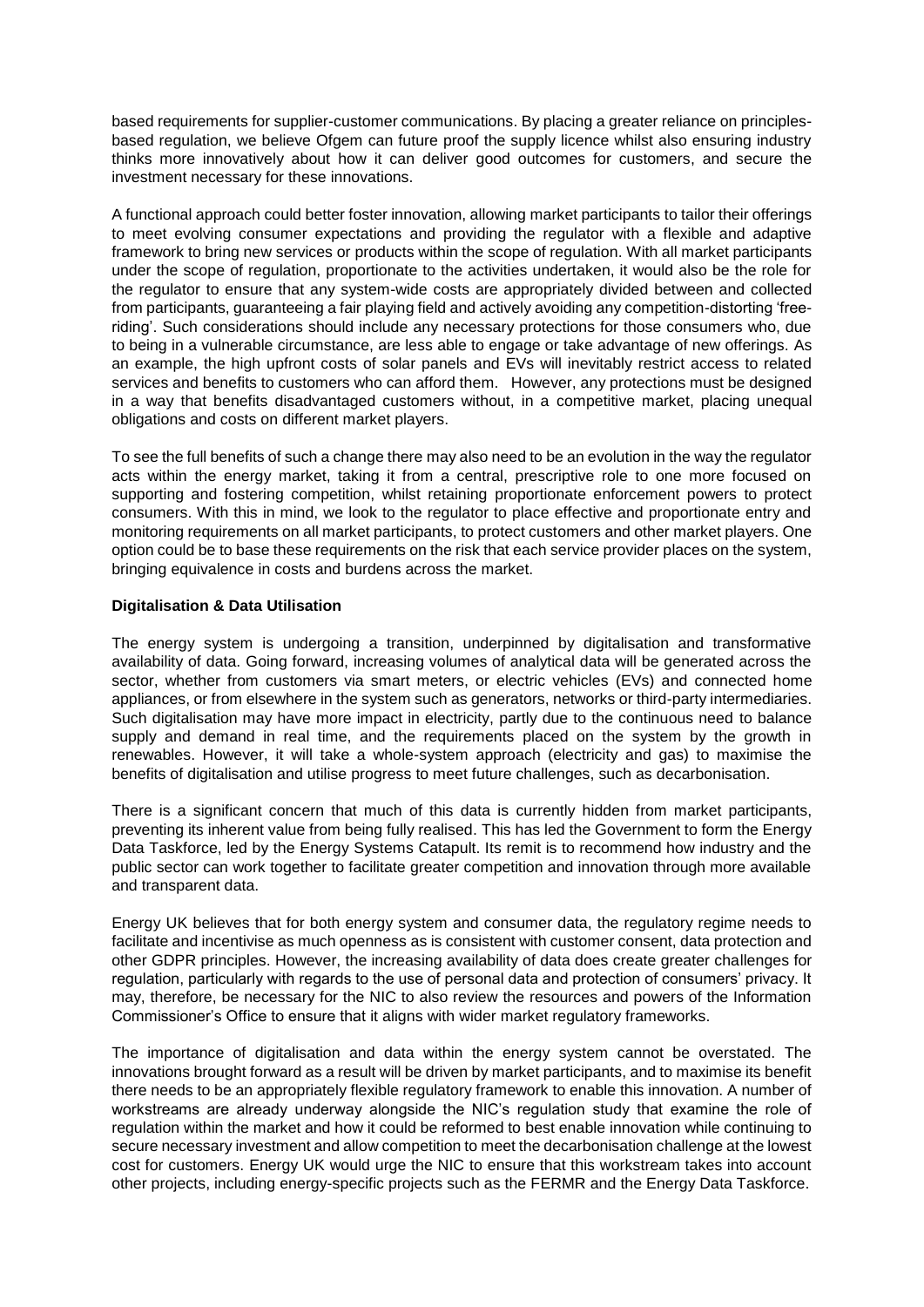# **Competition & Innovation**

- *How has the energy sector performed with respect to efficiency, since privatisation?*
- *How has competition impacted on investment, innovation and outcomes for energy consumers since privatisation?*
- *How has regulation affected the level of innovation compared to utilities in other countries and/or other comparable industries?*
- *When has regulation been too slow to adapt to changing market circumstances and what have been the consequences for consumers and investors?*

Since privatisation in 1991, competition has pushed the energy sector to use available resources more efficiently, while tackling the trilemma of security, affordability and sustainability facing the sector. This can be witnessed in many ways, including:

• In terms of security of supply, National Grid's reported winter margins have decreased considerably as a result of competition within the Capacity Market and also entry of innovative flexibility solutions such as storage and Demand Side Response (DSR), while the number of Notification of Inadequate System Margin (NISM) alerts have [gone down over the past 10](https://eciu.net/assets/ECIU_Overpowered.pdf)  [years](https://eciu.net/assets/ECIU_Overpowered.pdf)<sup>2</sup>:



Figure 2: Historical capacity margins and frequency of NISMs. Source: National Grid and Lazarus Partnership. Note: 2016 event occurred in May when multiple breakdowns rendered 1700 MW of capacity unavailable.<sup>11</sup>

• As the Committee on Climate Change reports, the sector has contributed significantly to decarbonisation of the economy, without putting pressure on household bills. Reduced energy demand, mainly attributed to increased uptake of energy efficiency measures, which are largely pushed by the Energy Company Obligation, have cut energy bill by at least £20 per month. Compared to 2008, a typical household spent £115 less on energy bills in 2016.

Competition in generation has delivered sizeable benefits for consumers. The Government's Contracts for Difference (CfD) scheme has provided a framework for low carbon to compete for contracts, pushing unit price of electricity generation from these technologies down. For example, the strike price for offshore wind fell by around 50% to £57.50/MWh for delivery in 2022/23 between the first two auctions held in 2015 and 2017 respectively. At the same time, competition in the Capacity Market scheme has guaranteed security of supply at a decreasing cost. The most recent T-4 auction, held in February 2018, secured a clearing price of £8.40/kW, which was 63% lower than in the previous year's equivalent auction.

-

<sup>2</sup> [https://eciu.net/assets/ECIU\\_Overpowered.pdf](https://eciu.net/assets/ECIU_Overpowered.pdf)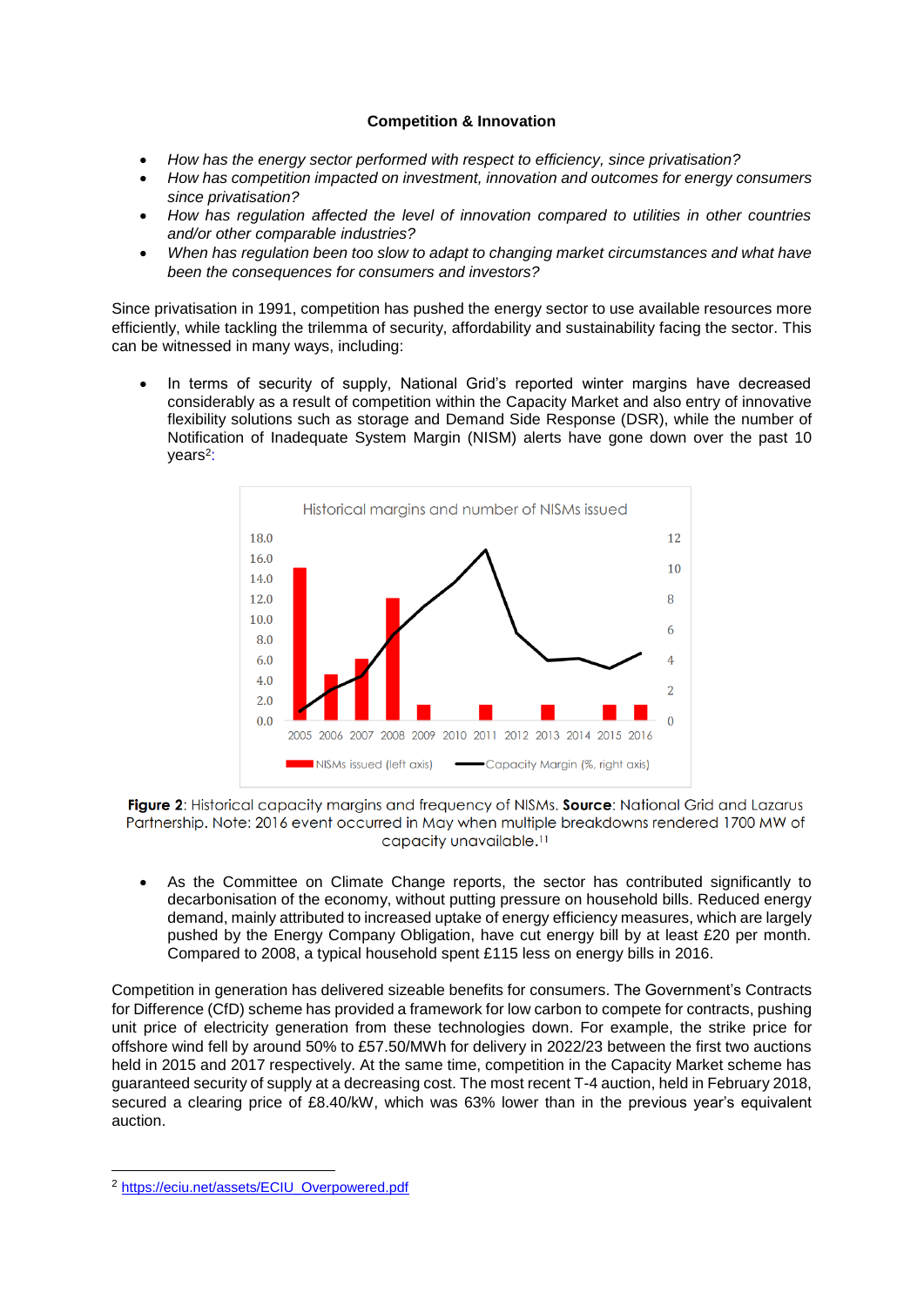Competition in retail has also provided more choice to customers. The number of suppliers has increased drastically since mid-2000s, from 10 active domestic suppliers in 2006 to 69 in September 2018,<sup>3</sup> with competition pushing for the sector to develop innovative business models and customer solutions. At the same time, customers have become more engaged, with one switch taking place almost every five seconds in 2018 (5.9m switches in 2018 compared to 3.2m in 2014).<sup>4</sup>

The sector invests over £10bn a year in gas and electricity services and infrastructure alone.<sup>5</sup> Since privatisation, £170bn has been invested in gas and electricity infrastructure and services<sup>6</sup> across the industry to improve services to customers, protect security of supply and increase energy generation from low carbon sources. Between 2005 and 2017, the sector secured over £160bn of investment in clean energy alone.<sup>7</sup>

Since privatisation, the UK has been an attractive country to invest in renewables. As illustrated above, policies related to renewables, competition and low barriers to entry have secured sizeable investments in the renewables sector. Based on EY's Renewable Energy Country Attractiveness Indicator (RECAI), the UK has held its spot within the top 10 most attractive countries in which to invest for the past eight years or so.<sup>8</sup>

## **Regulatory Consistency**

- *Where could regulators work together more consistently to meet future challenges, achieve efficiencies or to promote better outcomes for consumers, investors or society?*
- *What changes to the existing regulatory framework would be necessary to promote greater collaboration and regulatory consistency? Are there functions that might be better provided on a multi-utility basis?*
- *What is the case for or against a multi-utility regulator covering energy, digital and water?*

The regulatory system will need to be set up to most efficiently monitor, support and enforce in a market that will likely see a growth in cross-sectoral offerings. Whilst we are not able to second-guess the availability of such products in the future, or their popularity with consumers, we can already see the potential for energy to become just one part of a bundled service as markets converge, especially for domestic customers. We risk undermining consumer confidence in such offerings if regulatory regimes are not aligned to reflect the way in which markets are engaged with by consumers, and how services are provided. The rise of smart home technology, the growing adoption of EVs, increasing volumes of micro-generation and the decarbonisation of heat could lead to a shift away from previous relationships based simply around "kilowatts" supplied. The information provided from connected home technology, such as appliance health, and heating system operation, may also lead to sector convergence. As one example, if a consumer purchased an EV bundled with financing, insurance, product guarantees, data analytics and energy supply, the regulatory system may not currently be designed to act in the most efficient manner to deal effectively and consistently with a failure on the provision of one or more of these services.

In a future where customers may also be engaging with multiple markets through a single entity (such as a third-party aggregator), consideration needs to be given to the best way to avoid potential consumer harm under these arrangements and maintain consumer confidence. Suitable solutions to address these potential challenges of the future and protect consumers may only need to be limited to greater communication and joined-up approach between sector-specific regulators and regulatory regimes, or a strengthening of underlying general consumer protections. Some more drastic ideas are also being discussed by others, which could be explored by the NIC. For example, Laura Sandys and Dr Jeff Hardy's recent paper, *Redesigning Regulation,* recommended the creation of a single essential

- <sup>4</sup> <https://www.energy-uk.org.uk/publication.html?task=file.download&id=6997>
- <sup>5</sup> <https://www.gov.uk/government/statistics/uk-energy-in-brief-2018>

<sup>7</sup> [Bloomberg New Energy Finance](https://data.bloomberglp.com/bnef/sites/14/2018/07/BNEF-Clean-Energy-Investment-Trends-1H-2018.pdf)

-

<sup>3</sup> <https://www.ofgem.gov.uk/data-portal/number-active-domestic-suppliers-fuel-type-gb>

<sup>&</sup>lt;sup>6</sup> Based on Energy UK analysis of ONS Capital Expenditure data.

<sup>8</sup> <https://www.ey.com/uk/en/industries/power---utilities/ey-renewable-energy-country-attractiveness-index>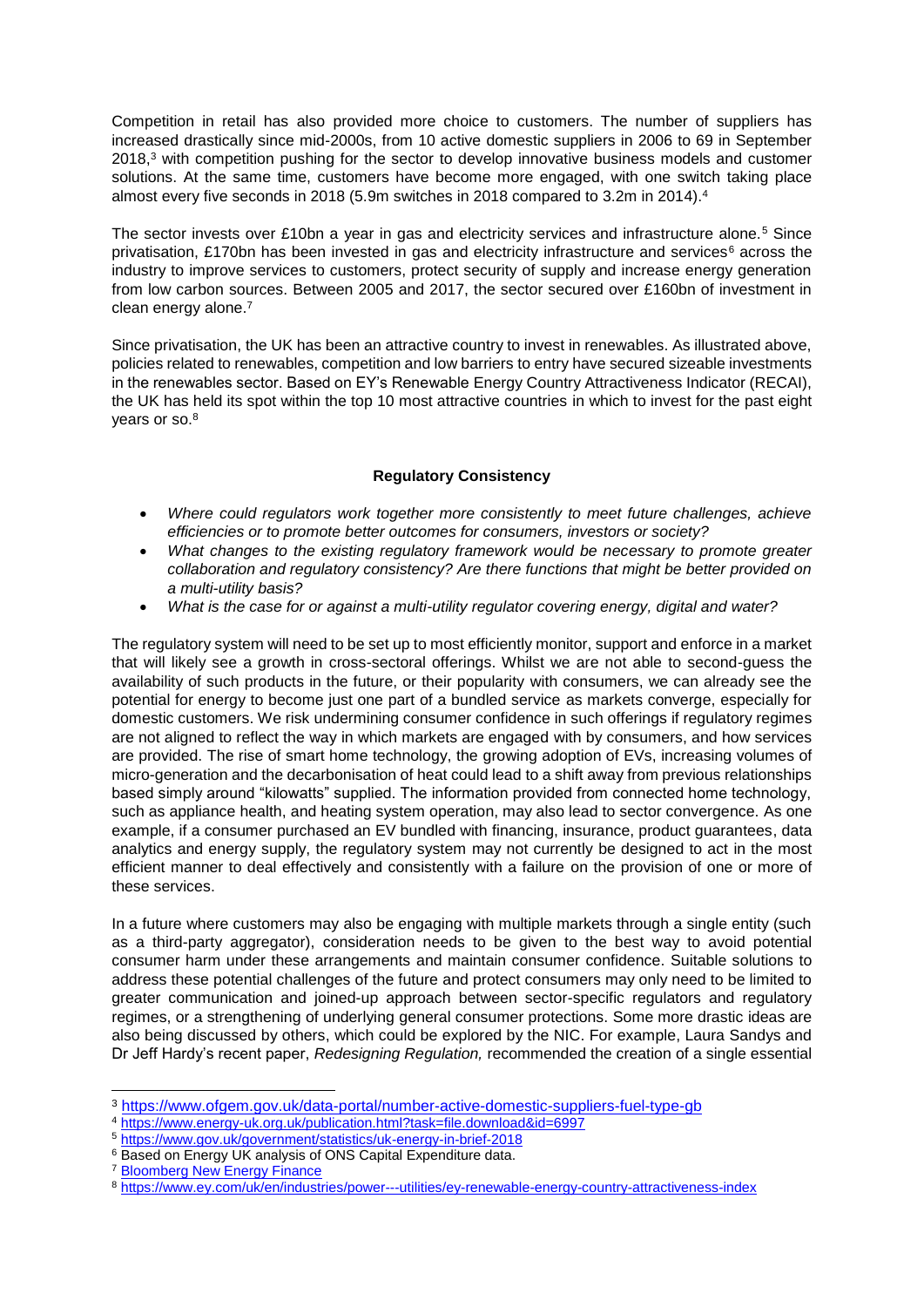service consumer regulator. Alternatively, an overarching consumer markets regulator based upon strengthened general consumer protection laws could be most adaptable to any convergence between increasingly digitalised markets that might become more commonplace. Such proposals, however, may not be accompanied by a roadmap to deliver the reforms from today's framework, leaving unanswered questions around implementation practicalities, as well as lacking any robust analysis of the costs and benefits of the proposal. Energy UK would urge the NIC to ensure that this workstream takes into account other such developments, including energy-specific projects such as the joint BEIS and Ofgem FERMR.

Naturally, there are pros and cons to each of these options, and other pertinent questions that are raised by each. For example, whether any multi-utility or wider consumer markets regulator would cover upstream markets and monopolies across utilities, or whether separate multi-utility regulators would be more beneficial, based on activity rather than sector. There may be competing or contradictory requirements between regulatory systems that stifle innovation or result in unnecessary extra costs for the customer. Efficiencies could be made and duplication reduced in work across similar consumer markets or issues, especially where there is increased convergence between markets. Regulator convergence could also enable more effective prioritisation and enable better sharing of expertise and information across sectors, developing a more consistent approach.

Ultimately, however, the impacts of any proposed changes to the manner of market regulation, whether limited to utilities or for wider consumer markets, must be assessed in full for a robust case for reform to be put forward. Energy UK is concerned about the risk of market disruption and uncertainty that could result from large-scale reforms to the system of market regulation, at a time when investment has never been more important to meet decarbonisation targets and fulfill the potential benefits of a digitalised energy system. There may also be benefits to the current sector-specific regulatory system that could be lost. Regulators may take different approaches for similar issues that allows for greater innovation in regulation overall. In addition, any convergence in regulatory regimes could lose the expertise that is needed to address market-specific complexities. In energy, for example, a growing number of consumers are also becoming producers and similar changes may alter the future dynamic between consumers and the energy regulator.

On a more particular point, with or without a multi-utility or wider consumer markets regulator, there is a strong case for greater cooperation and efficiencies to be explored within the identification and protections for customers in vulnerable circumstances. This would include better data-sharing between utilities, as well as relevant governmental departments such as the Department for Work and Pensions.

## **Policy & Regulation**

- *Is the traditional role of economic regulation sufficient to ensure future investment and to meet the needs of consumers, and if not, how might this role need to change?*
- *What should be the boundary between Government setting policy and strategic direction and independent regulation? Do the existing duties and functions need to be adjusted to reflect this?*
- *Has there been a lack of clarity over strategic goals? What is the cause of this, what has been the impact on investment?*
- *Are the Government's principles for economic regulation - accountability, focus, predictability, coherence, adaptability and efficiency - fit for purpose; and if not, how should they change?*
- *How can regulators act in the future to support public trust in the regulatory system for energy?*

## **Regulatory Principles**

-

With any regulatory reform, there is a fundamental need to ensure that the UK remains a safe and reliable place to invest in order for market competitors to continue to feel confident to innovate in the energy sector. An unreliable and opaque regulatory regime could risk the innovation and investment that is needed to realise the full benefits of the energy system transition that is currently underway. Energy UK's 2017 report on investment<sup>9</sup> showed how policy predictability, coupled with a long-term

<sup>9</sup> <https://www.energy-uk.org.uk/publication.html?task=file.download&id=6303>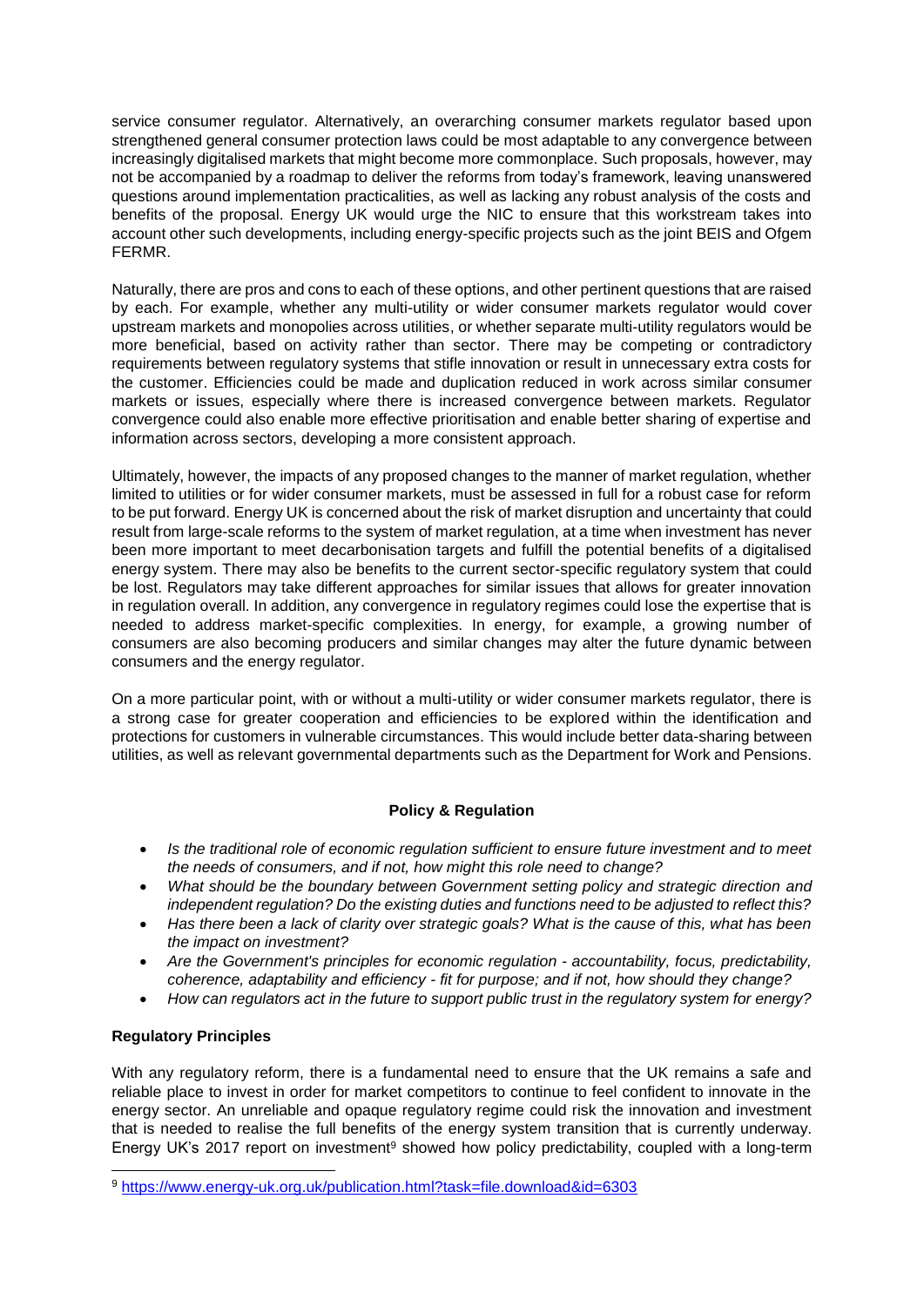strategy, will deliver innovation, investment and security of supply, as well as attract least-cost capital in a low risk environment.

To attract the necessary investment that fully enables the development and implementation of innovation across the whole of the energy system it is paramount that the Government remains committed to independent and authoritative regulation, in line with the CMA's Energy Market Investigation recommendations. The CMA found that a lack of robustness and transparency in regulatory decision-making increases the risk of policy decisions that have an adverse impact on competition in the energy market.

The role of the Government should be to set out credible long-term targets that stimulate market activity and customer offerings to deliver those commitments. For example, its pledge to ban the sale of petrol and diesel vehicles by 2040 has already demonstrated the value of credible commitments, coupled with an appropriate incentive framework. Markets are already developing for low-carbon transport, and this approach can also deliver in decarbonising heat.

However, there has been insufficient clarity from Government over where decarbonisation sits as a policy priority, and insufficient clarity over how decarbonisation will be achieved in the short, medium and long term. This has made it difficult for Ofgem to create the right incentives sufficiently far in advance for regulated parties to enable this transition, for example enabling the transition to greater dependence in intermittent renewable generation, and the decarbonisation of transport and heat.

To address these concerns, the NIC could explore whether a clearer delineation of what is the locus of Government and what is the locus of independent regulators would be needed. It will be important to ensure that competitive markets are left to independent regulators, for example, and Government should not seek to dictate to or overrule independent regulators in this area. However, the NIC should consider whether an independent regulator should have regard for legally binding policy – and where its proposals would impact heavily upon policy set by Government, how the regulator should assess these impacts publicly and in full. Energy UK is concerned that it is counterproductive for policy (BEIS) and regulation (Ofgem) to fundamentally work against one another, and with neither responsible body having an obligation to discuss the contradictions to come to a robust, and public decision. Government should also be clearer about what level of priority is placed upon decarbonisation and set out further in advance, and in a greater level of detail, how it intends to achieve it. This should allow Ofgem or the relevant regulator to better structure network price controls and other system and market mechanisms to enable the transition.

In terms of Ofgem's current duties, there is a need for the regulator to ensure that a correct balance is struck between protecting the interests of existing consumers, and those of future consumers. This is Ofgem's primary duty, however there are concerns that some decisions by both the Government and Ofgem have unduly favoured the interests of current consumers, to the detriment of future consumers. Ofgem's wider guiding principles are:

- promoting value for money
- promoting security of supply and sustainability, for present and future generations of consumers, domestic and industrial users
- the supervision and development of markets and competition
- regulation and the delivery of government schemes.

Often, these are considered independently from one another rather than together, creating unintended outcomes. On costs, Ofgem is prone to think short-term and focus on what is cheapest for the consumer of today, but not on true value for money for future customers. Rather, it should be value for money which will determine whether consumers now and in the future are protected from paying too much, not how cheap it is today.

Energy UK believes that there may be scope for the NIC to review Ofgem's duties and guiding set of principles to determine how these could best have regards to decarbonisation and the legally binding commitment to reduce greenhouse gas emissions by 80% by 2050 (as well as the forthcoming guidance